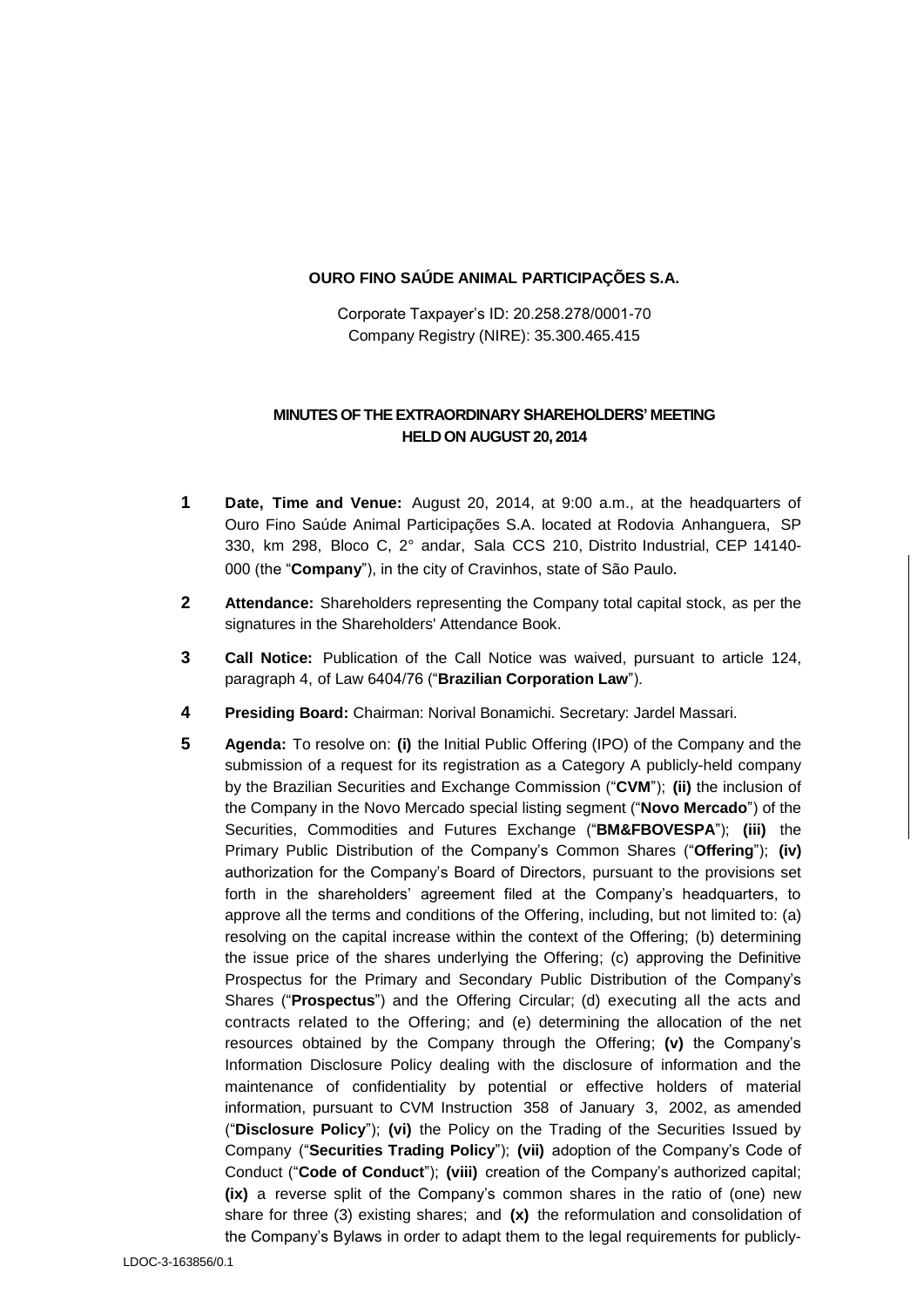held companies and the Novo Mercado Listing Regulations ("**Novo Mercado Regulations**").

**6 Resolutions:** After analyzing and discussing the items on the Agenda, the attending shareholders decided, by a unanimous vote, to approve:

> **6.1** the Initial Public Offering (IPO) of the Company and, consequently, the submission of a request for its registration as a Category A publicly-held company by the CVM, pursuant to CVM Instruction 480 of December 7, 2009, as amended;

> **6.2** the submission of a request by the Company for its inclusion in the Novo Mercado, as well as the execution, with the BM&FBOVESPA, of a Novo Mercado Differentiated Governance Practices Adoption Agreement, the Company's Board of Directors and Board of Executive Officers, as applicable, being authorized to take all the necessary measures, together with the BM&FBOVESPA , to formalize adherence to the Novo Mercado;

> **6.3** the holding, in Brazil, of the Offering, comprising the primary public distribution of the Company's shares ("**Shares**"), coordinated by the following banks: J.P.Morgan (Lead Manager), Itaú BBA, Bradesco BBI and BB Investimentos, in the unorganized over-the-counter market, pursuant to CVM Instruction 400 of December 29, 2003, as amended ("**CVM Instruction 400**") and other applicable legal provisions, with international placement efforts, exclusively with qualified institutional investors resident and domiciled in the United States of America, as defined by Rule 144A of the U.S. Securities Act of 1933, in transactions that are exempt from the registration requirements in said Securities Act, and with investors in countries other than Brazil and the United States of America, in compliance with the procedures set forth in Regulation S of the Securities Act, pursuant to the applicable legislation in the country of residence of each investor and, in all cases, through investment mechanisms regulated by the applicable Brazilian legislation. The Offering and the Shares will not be registered with the Securities and Exchange Commission of the United States of America or with capital market regulatory agencies in any other country except Brazil. Pursuant to article 14, paragraph 2, of CVM Instruction 400, the number of shares initially offered (excluding the Overallotment Option, as defined below), may be increased by an amount not exceeding twenty per cent (20%) of the total shares initially offered under the same conditions and at the same price as said shares initially offered ("**Additional Shares**"). In addition, in accordance with article 24 of CVM Instruction 400, the number of shares initially offered may be increased by a supplementary lot corresponding to an amount not exceeding 15% of the total shares initially offered (excluding the Additional Shares) under the same conditions and at the same price as said shares initially offered, for the sole purpose of meeting surplus demand during the Offering ("**Overallotment Option**"). Pursuant to article 172 of Law 6404, of December 15 1976, as amended, the Company's shareholders will not be entitled to exercise preemptive rights in regard to the capital increase resulting from the Offering;

> **6.4** Providing the following guidelines are observed, authorization for the Company's Board of Directors to approve all the terms and conditions of the Offering, with additional powers including, but not limited to: (a) resolving on the capital increase within the context of the Offering; (b) determining the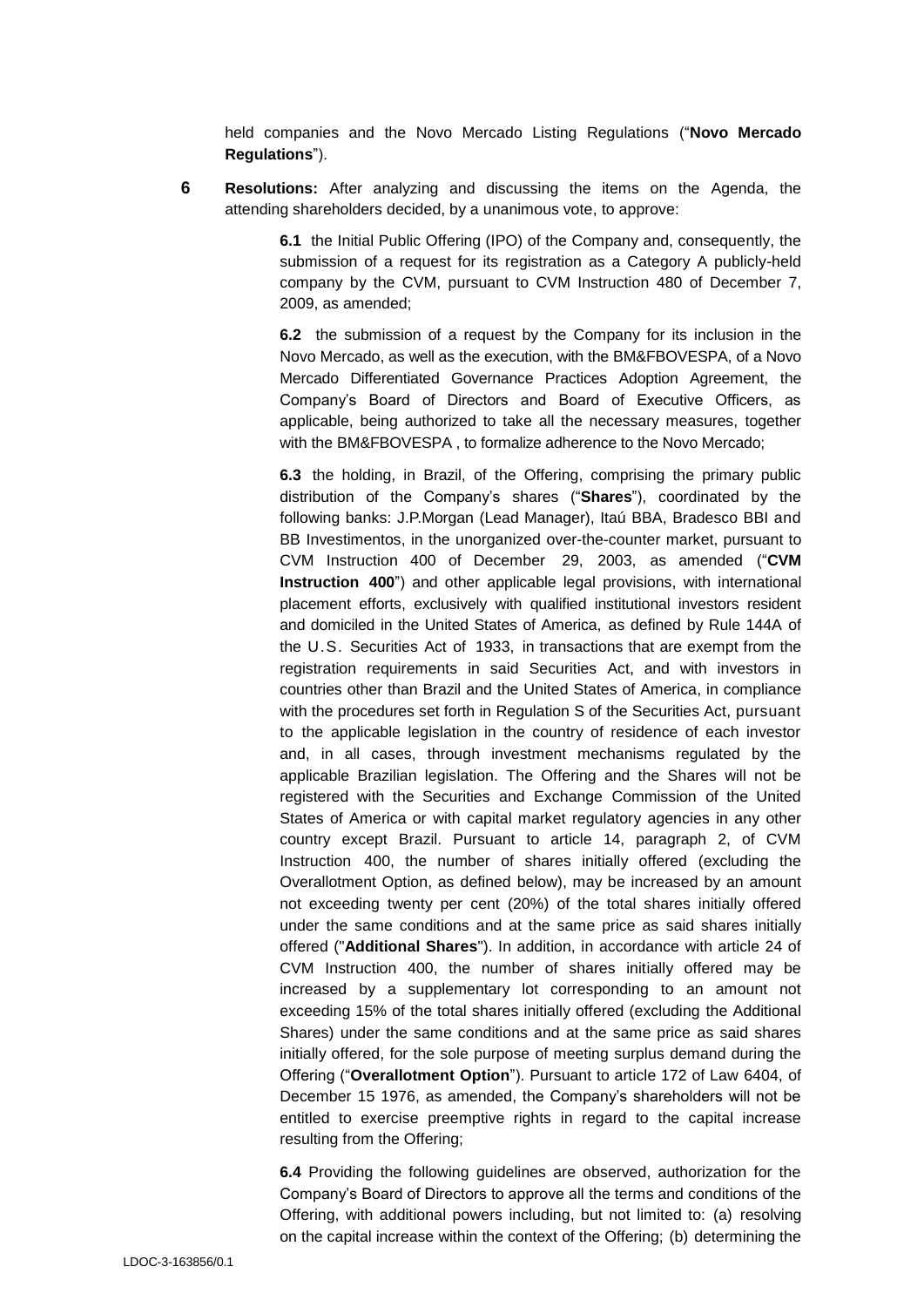issue price of the Shares; (c) approving the Prospectus and the Offering Circular; (d) executing all the acts and contracts related to the Offering; and (e) determining the allocation of the net resources obtained by the Company through the Offering:

> **6.4.1** the issue price of the Shares will be determined in accordance with article 170, paragraph 1, item III, of Brazilian Corporation Law, based on the result of the book-building process to be conducted by the coordinators of the Offering, pursuant to article 23, paragraph 1 and article 44 of CVM Instruction 400; and

> **6.4.2** the terms and conditions of the Offering must comply with the provisions set forth in the shareholders' agreement filed at the Company's headquarters.

**6.5** the Company's Disclosure Policy, as set forth in **Exhibit I** hereto, a copy of which has been filed at the Company's headquarters. The recipients of the Disclosure Policy must formally adhere to its terms by filling out the form attached thereto;

**6.6** the Company's Securities Trading Policy, as set forth in **Exhibit II** hereto, a copy of which has been filed at the Company's headquarters, which determines the procedures to be observed in the trading of securities issued by the Company and the Novo Mercado Listing Regulations;

**6.7** the adoption of the Company's Code of Conduct, as set forth in **Exhibit III** hereto, a copy of which has been filed at the Company's headquarters. The recipients of the Code of Conduct must formally adhere to its terms by signing and delivering the Term of Compliance attached thereto;

**6.8** the creation of the Company's authorized capital amounting to five hundred and fifty million reais (R\$550,000,000.00), pursuant to the provisions set forth in the reformulated Bylaws, in accordance with resolution 6.10 below;

**6.9** pursuant to the provisions set forth in article 12 of Brazilian Corporation Law, a reverse split of the Company's common shares in the ratio of (one) new share for three (3) existing shares, reducing the number of shares into which the capital stock is divided from one hundred and eighty-eight million, six hundred and twenty-seven thousand, four hundred and eighty-five (188,627,485) common shares to sixty-two million, eight hundred and seventy-five thousand, eight hundred and twenty-eight (62,875,828) common shares, which will be distributed among the shareholders in the same proportion held by each prior to the reverse split, the amount of the Company's capital stock remaining at R\$188,627,485.84 (one hundred eighty-eight million, six hundred and twenty-seven thousand, four hundred and eighty-five reais and eighty-four centavos). Fractions resulting from the reverse split, regardless of the number held by their respective holders, will be canceled. Thus article 5 of the Company's Bylaws will now read as follows:

**"***Article 5: " The Company's fully subscribed and paid-in capital stock totals one hundred eighty-eight million, six hundred and twenty-seven thousand, four hundred and eighty-five reais and eighty-four centavos (R\$188,627,485.84), divided into sixty-two million, eight hundred and seventy-five thousand, eight hundred and twenty-eight (62,875,828)*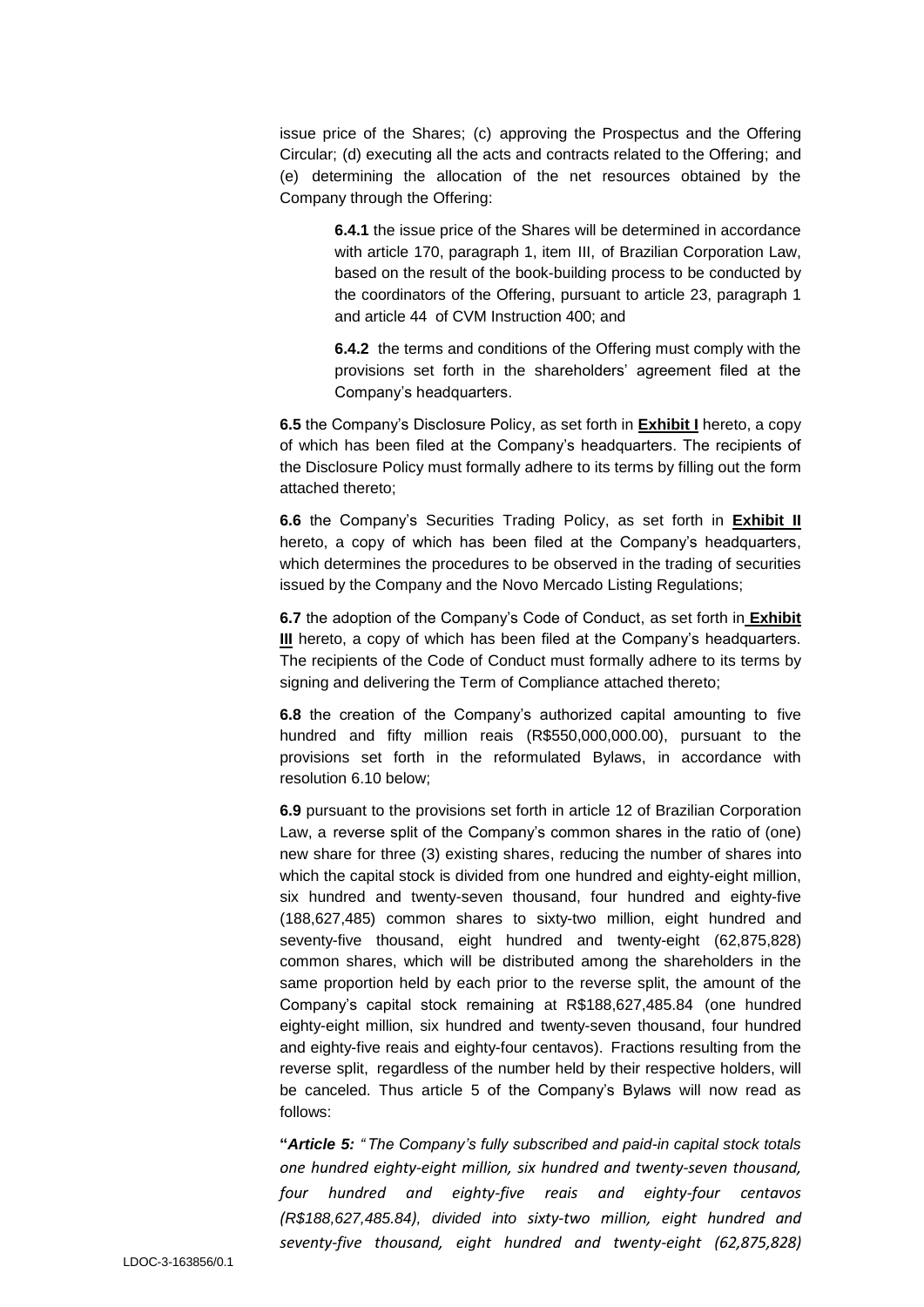*registered book-entry common shares with no par value.*"

**6.10** the reformulation and consolidation of the Company's Bylaws, pursuant to **Exhibit IV** hereto. Should the Offering not be settled, the shareholders undertake to amending the By-laws so that the wording prior to this reformulation becomes effective.

- **7 Drawing up of the Minutes:** The drawing-up of these minutes in summary format was authorized by a unanimous vote, pursuant to paragraph 1 of article 130 of Brazilian Corporation Law.
- **8 Closure:** There being no further business to discuss, the Meeting was brought to a close and these minutes were drawn up, read, approved, and signed by all attending shareholders. Cravinhos, August 14, 2014. Presiding: Norival Bonamichi (Chairman) and Jardel Massari (Secretary). Attending Shareholders: Norival Bonamichi, Jardel Massari, BNDES Participações S.A. – BNDESPAR, represented by Carlos Henrique Henrique, Dolivar Coraucci Neto and Fábio Lopes Júnior.

*This is a free English translation of the original minutes drawn up in the Company's records.*

Cravinhos, August 20, 2014.

**Norival Bonamichi** Chairman

**Jardel Massari Secretary**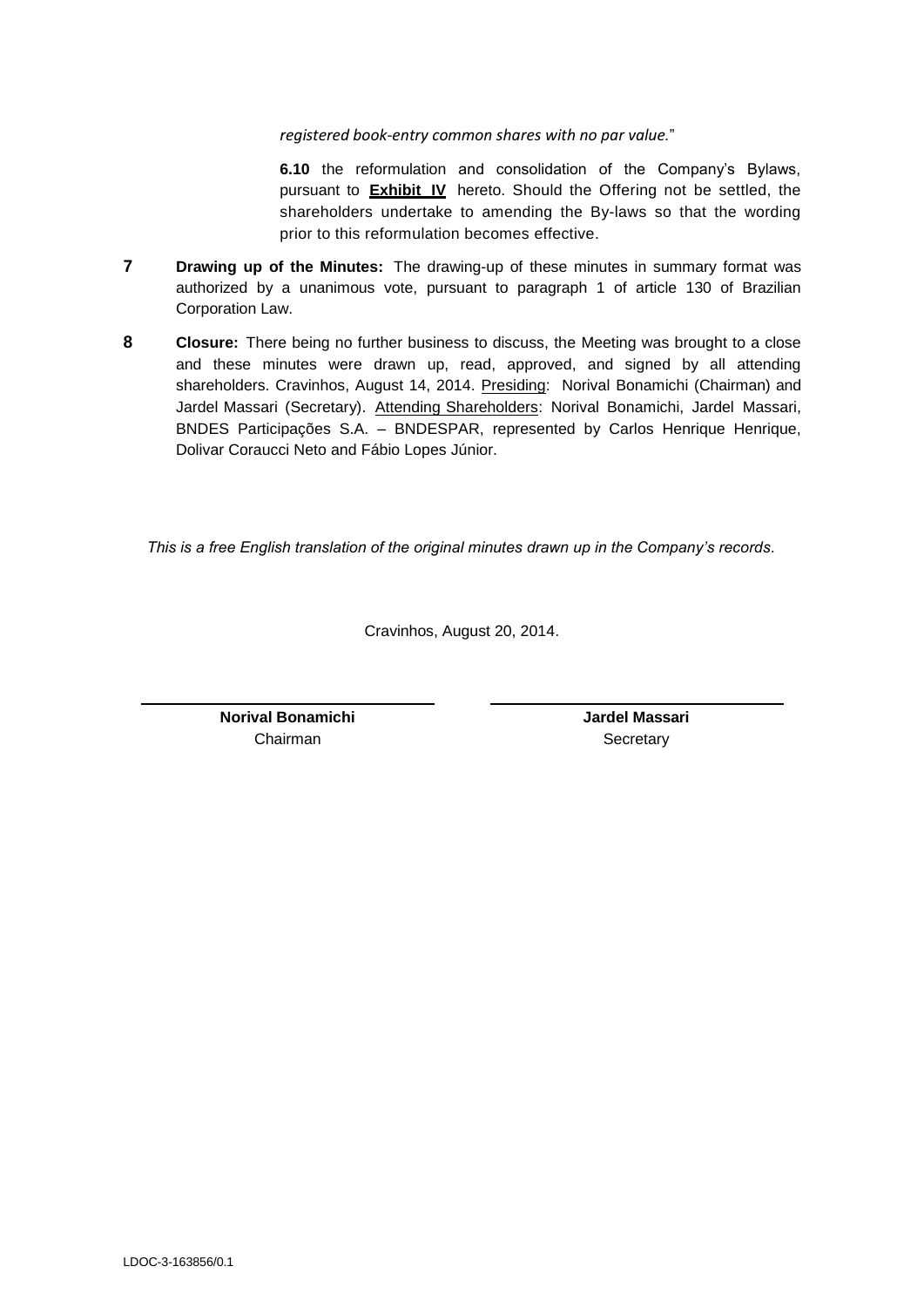# **EXHIBIT I TO THE MINUTES OF THE EXTRAORDINARY SHAREHOLDERS' MEETING HELD ON AUGUST 20, 2014**

**The Company's Information Disclosure Policy**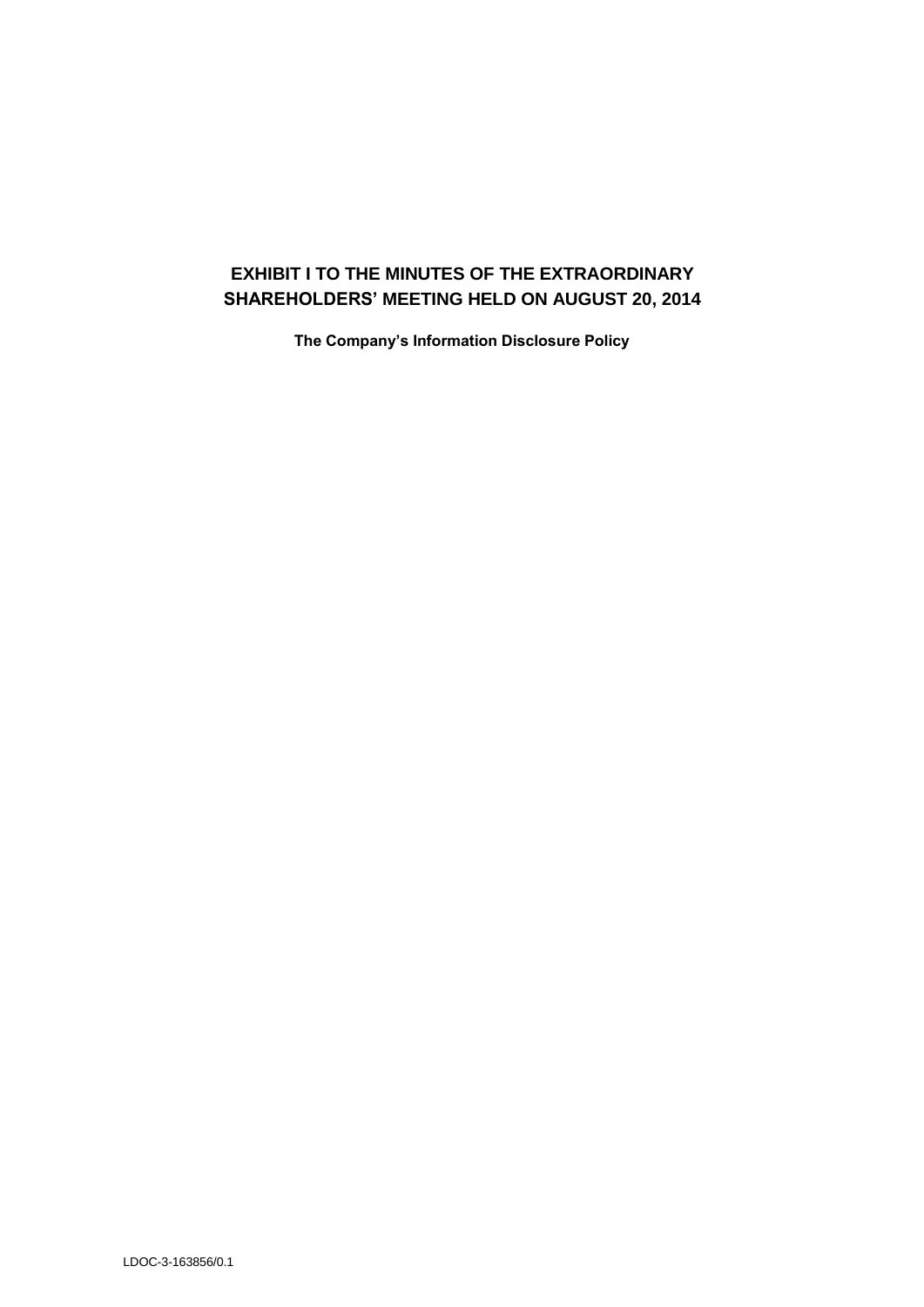## **EXHIBIT II TO THE MINUTES OF THE EXTRAORDINARY SHAREHOLDERS' MEETING HELD ON AUGUST 20, 2014**

**The Company's Securities Trading Policy**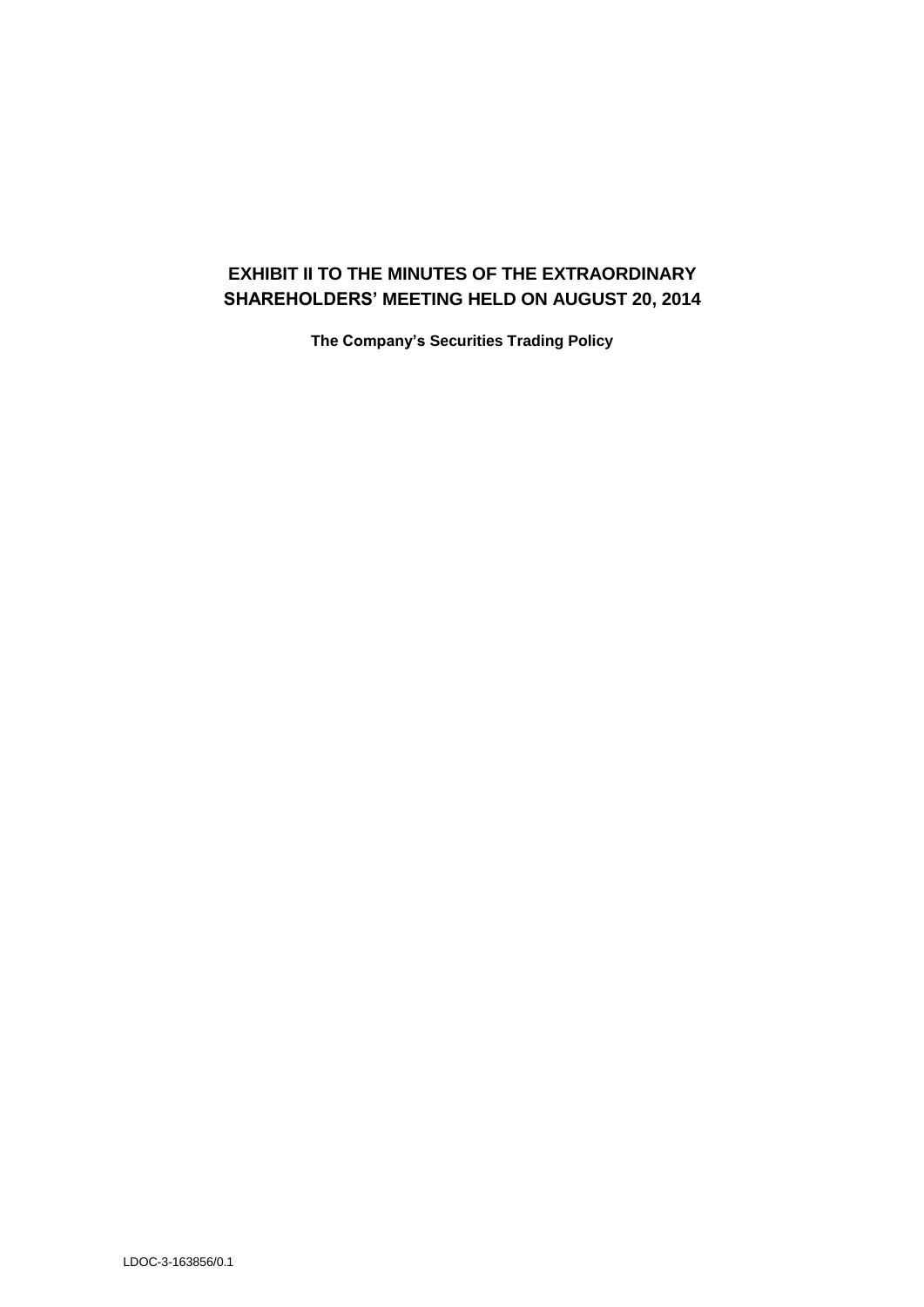# **EXHIBIT III TO THE MINUTES OF THE EXTRAORDINARY SHAREHOLDERS' MEETING HELD ON AUGUST 20, 2014**

**The Company's Code of Conduct**